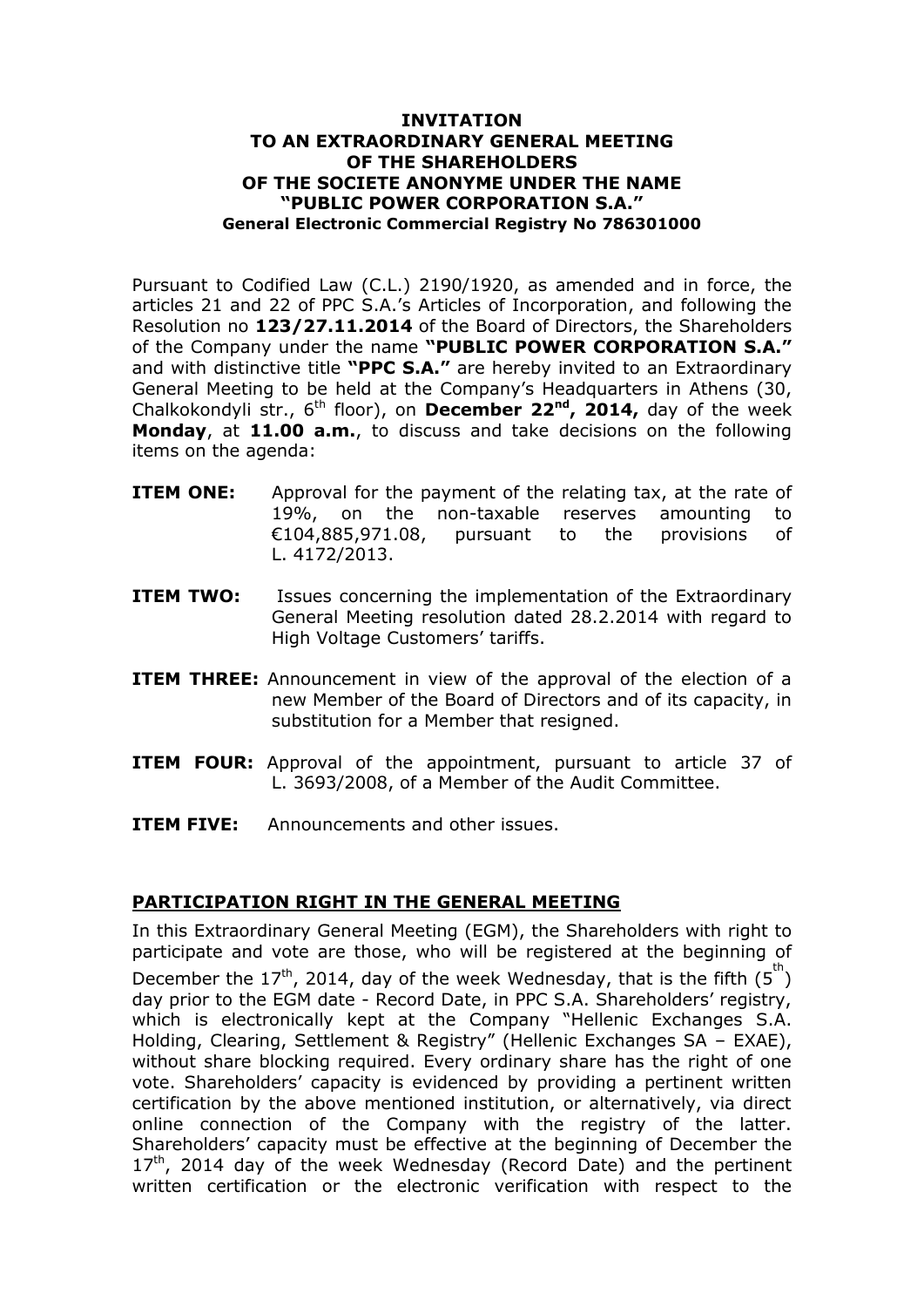Shareholders' capacity must be received by the Company the latest until December the 19<sup>th</sup>, 2014, day of the week Friday, that is, the third  $(3^{rd})$  day prior to the EGM date. As regards the Company, participation and voting right at the EGM is attributed only to those regarded as shareholder at the aforementioned Record Date. In case of non compliance with the provisions of article 28a of C.L. 2190/1920, as in force, such Shareholder may participate in the EGM only following its permission.

## **PROCEDURE FOR THE EXERCISE OF VOTING RIGHT BY PROXY**

The Shareholders who wish to participate in the Extraordinary General Meeting (EGM) by proxy/ies representative/es, must send the pertinent proxy holder authorisation form (Power of Attorney), which is available on the company's website [www.dei.gr,](http://www.dei.gr/) to the Company's Corporate Announcements and Shareholders Services Unit (30, Chalkokondyli Street, Athens 104 32,  $5^{\text{th}}$  floor, office 512), no later than December the 19<sup>th</sup>, 2014, day of the week Friday, that is the third  $(3^{rd})$  day prior to the date of the General Meeting.

Each shareholder may appoint up to three (3) proxy holders/representatives. However, if a shareholder holds shares of the company appearing in more than one securities account, the above limitation shall not prevent such shareholder from appointing separate proxy holders/representatives for the companies appearing in each securities account, as regards the General Meeting.

A proxy holder/representative acting on behalf of several shareholders may cast votes differently for each shareholder. The proxy holder/representative is obliged to disclose to the Company, before the commencement of the General Meeting, any fact which might be useful to the shareholders in assessing whether the proxy holder/representative might pursue interests other than the interest of the represented shareholder. A conflict of interest within this context may in particular arise where the proxy holder/representative:

a) is a controlling shareholder of the Company, or is another entity controlled by such shareholder;

b) is a member of the Board of Directors or the management of the Company, or of a controlling shareholder or an entity controlled by such shareholder;

c) is an employee or an auditor of the Company, or of a controlling shareholder or an entity controlled by such shareholder;

d) is a spouse or close relative (of  $1<sup>st</sup>$  degree) with a natural person referred to in the above items a) to c).

The appointment and the revocation of appointment of a shareholder's proxy holder/representative shall be made in writing and shall be notified to the Company at least three (3) days prior to the date of the General Meeting.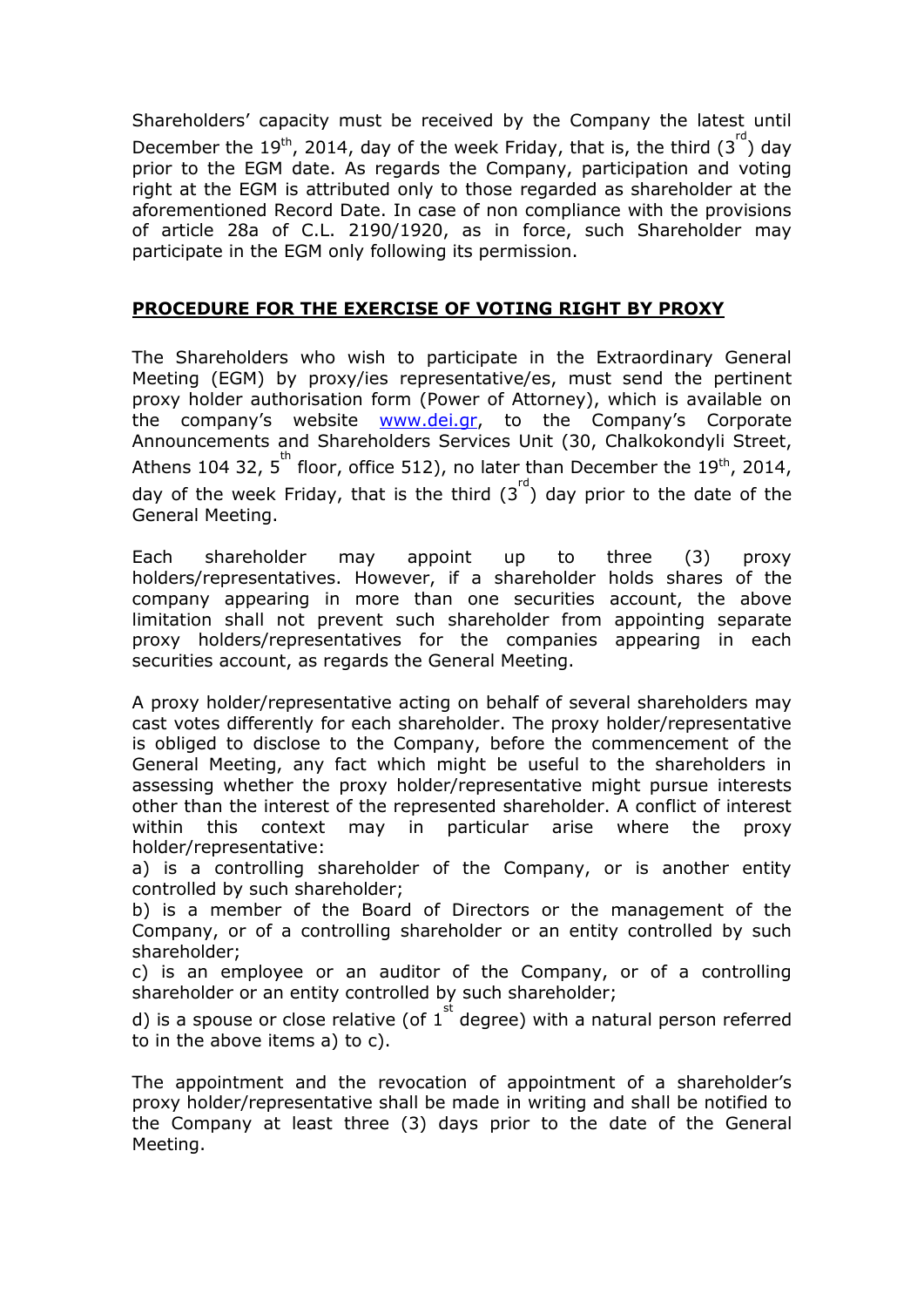The shareholders are requested to ensure the successful dispatch of the proxy holder authorisation form [power of attorney] and receipt thereof by the Company, by calling at the following numbers:  $+30$  210 5230951,  $+30$ 210 5293207, +30 210 5293245 .

In order to attend the General Meeting any shareholder/representative shall present an ID card. In case that the shareholder is a legal entity and has not appointed in accordance with the aforementioned procedure a proxy holder/s-representative/s, then the legal representative of such shareholder shall also present his/her legalization documents, in order to attend the General Meeting.

# **SHAREHOLDERS' MINORITY RIGHTS**

With respect to the aforementioned EGM, the Shareholders have also the following rights, which can be exercised within the following deadlines per right:

a) Shareholders representing at least one twentieth (1/20) of the paid-up share capital may request from the Board of Directors to include in the Extraordinary General Meeting's Agenda additional items, provided that the relevant request is communicated to the Board of Directors at least fifteen (15) days prior to the EGM. The said request must be accompanied by a written justification or a draft resolution for approval by the EGM.

b) Shareholders representing at least one twentieth (1/20) of the paid-up share capital may request from the Board of Directors to upload to the Company's website ([www.dei.gr\)](http://www.dei.gr/), at least six (6) days prior to the EGM date, draft resolutions for the items included in the initial or revised EGM agenda, provided that the relevant request is communicated to the Board of Directors at least seven (7) days prior to the EGM date.

c) Following a request of shareholders communicated to the Company at least five (5) full days prior to EGM date, the Board of Directors must provide to the EGM the requested specific information with respect to Company's business, to the extent that these are useful for the actual assessment of the items on the agenda.

d) Following a request of shareholders representing one fifth (1/5) of the paid-up share capital, communicated to the Board of Directors at least five (5) full days prior to the EGM date, the Board of Directors must provide the EGM with information about the course of the Company's affairs and its financial situation.

# **AVAILABLE DOCUMENTS AND INFORMATION**

The present Invitation to the Shareholders, the proxy holder authorisation form [power of attorney], the total number of shares and voting rights existing on the date of the present Invitation, the documents to be submitted to the EGM, as well as any draft resolution for any proposed agenda item or any comment of the Board of Directors on any agenda item, if no resolution has been submitted for approval, and any draft resolution proposed by the Shareholders, are or will be available, pursuant to the law and the Company's Articles of Incorporation, on the company's website [www.dei.gr,](http://www.dei.gr/) right after their notification to the Company.

The full text of the documents to be submitted to the General Meeting, as